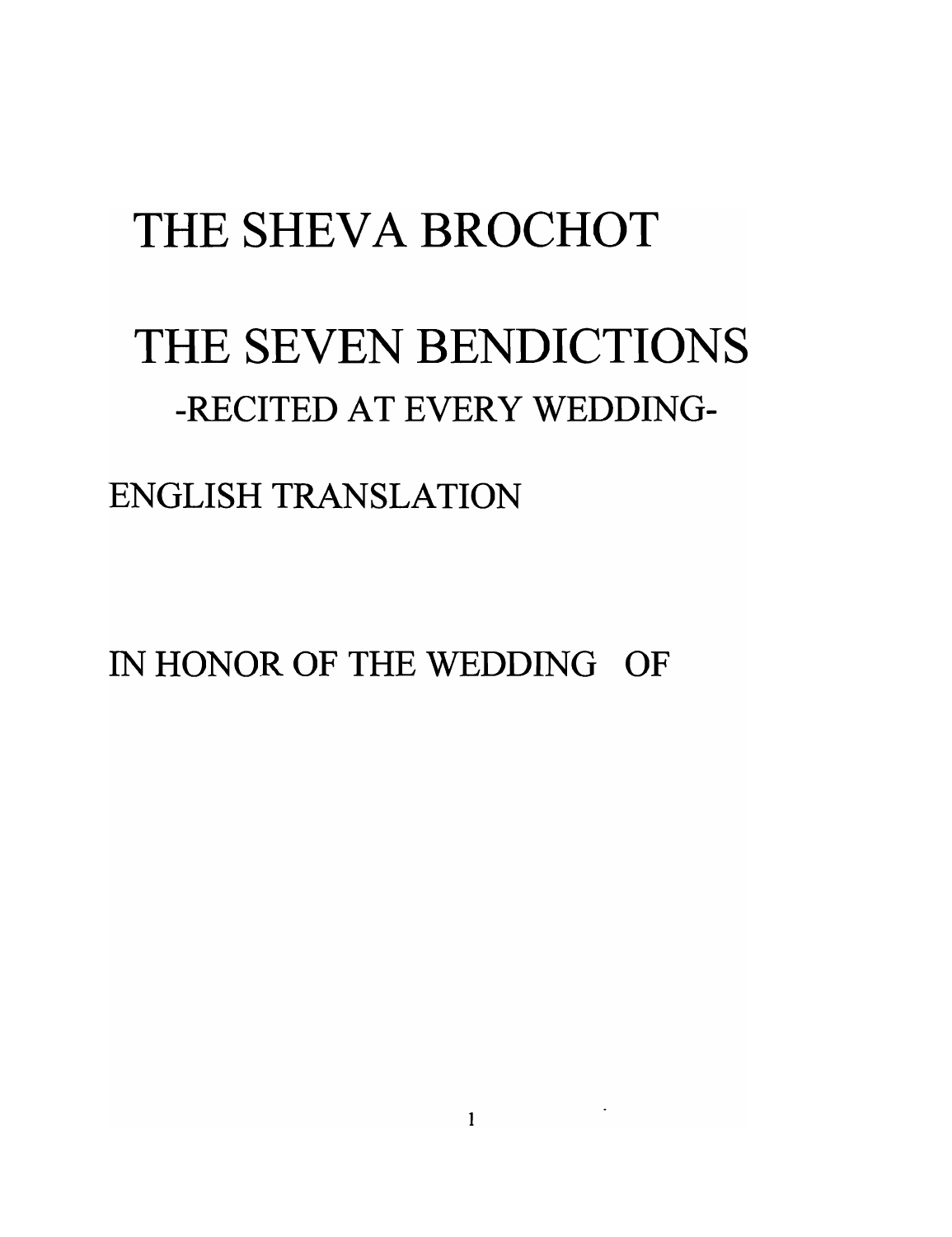-mother

### parents of the groom

- father

- mother

parents of the bride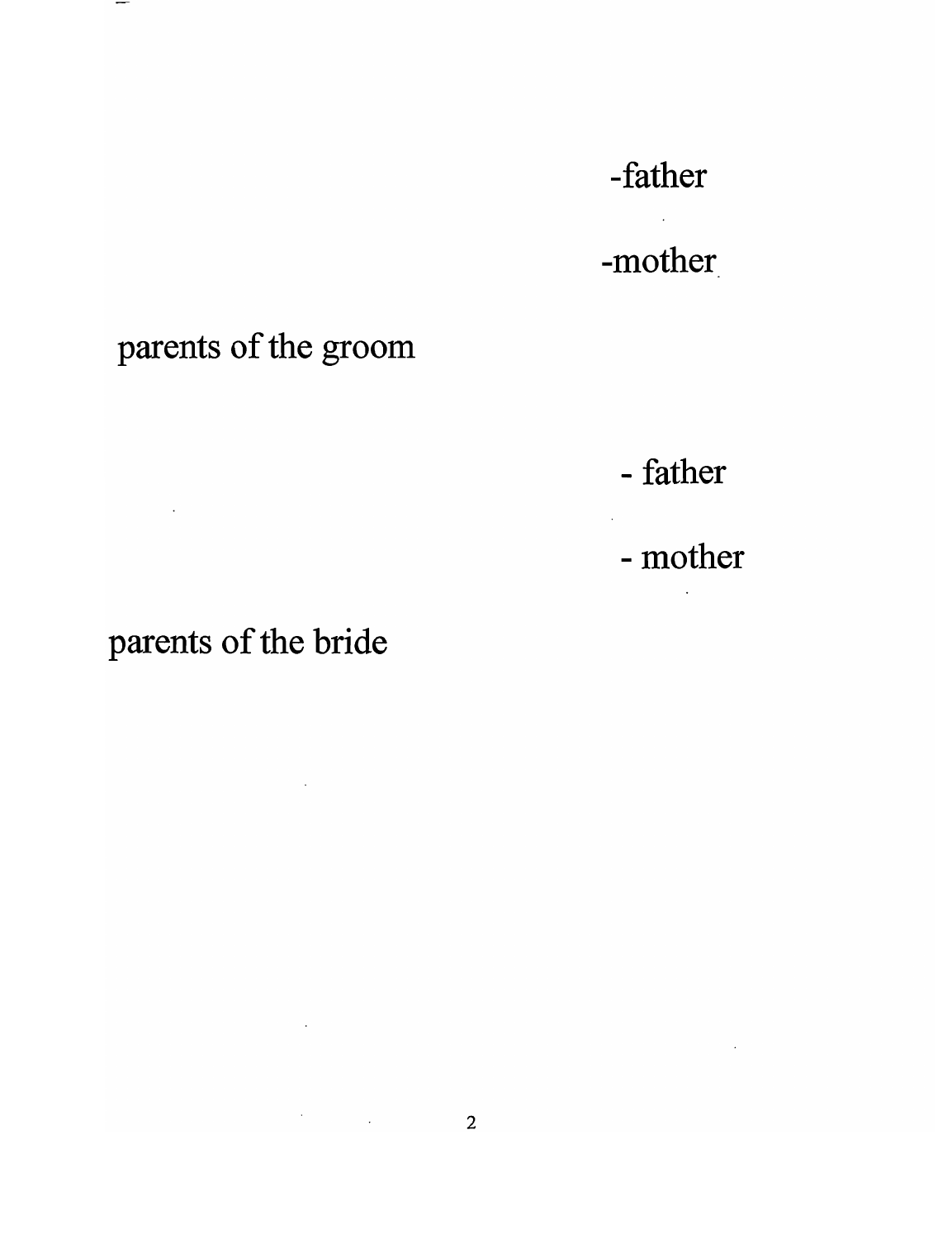#### WEDDING CEREMONY

### PROLOGUE

THE MARRIAGE CEREMONY CONSISTS OF TWO PARTS THE KEDUSHEN AND THE NESUIN.IN ANCIENT ISRAEL IT WAS CUSTOMARY TO SEPARATE THE TWO PARTS AND WAIT MONTHS OR YEARS BETWEEN THE TWO.

THE FIRST PART KEDUSHIN SANCTIFIED THE WOMAN AND PROHIBITED HER FROM HAVING ANY SEXUAL RELATIONS WITH ANY MAN. HOWEVER SHE WAS NOT PERMITED TO HAVE RELATIONS WITH HER HUSBAND UNTIL AFTER THE NESUIN THE CEREMOMY PERFORMED UNDER THE CHUP AH WHEN THE BRIDE RECIVED HER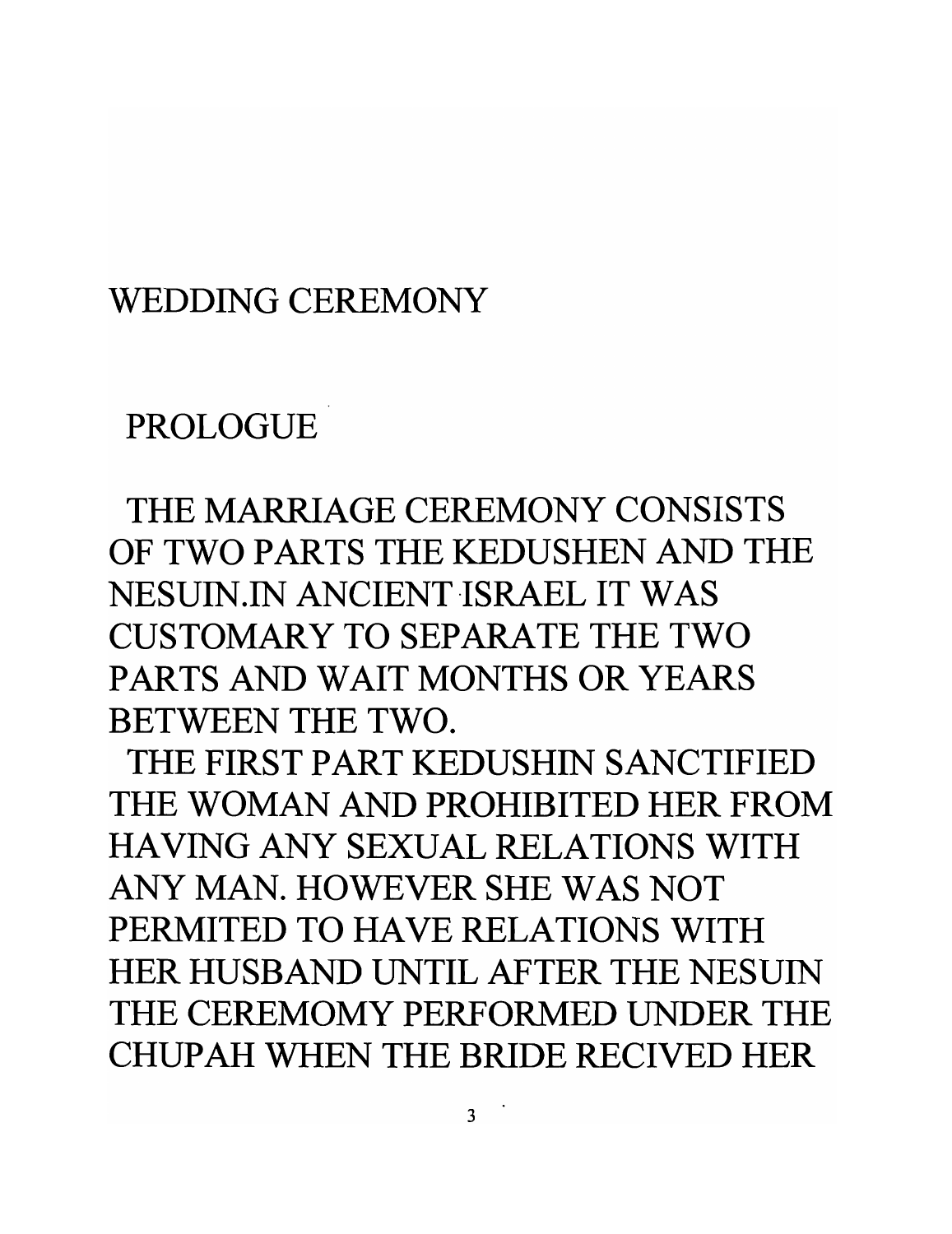KSUBAH AND THE SEVEN BENEDICTIONS WERE RECITED. NOWDAYS BOTH PARTS ARE COMBINED AND THERE EXISTS NO WAITING PERIOD BETWEEN THE TWO PARTS.

WEDDING CEREMONY UNDER THE CHUPAH -CANOPY PART I

KEDUSHIN

A CUP OF WINE **IS** FILLED UP AND THE FOLLOWING BLESSING **IS** RECITED

BORUCH ATO HASHEM ELOKANU MELECH HOOLONM BORAH PRI **HAGOFEN** 

BLESSED ART THOU G-D SOVEREIGN OF THE UNIVERSE CREATOR OF THE FRUIT OF THE VINE.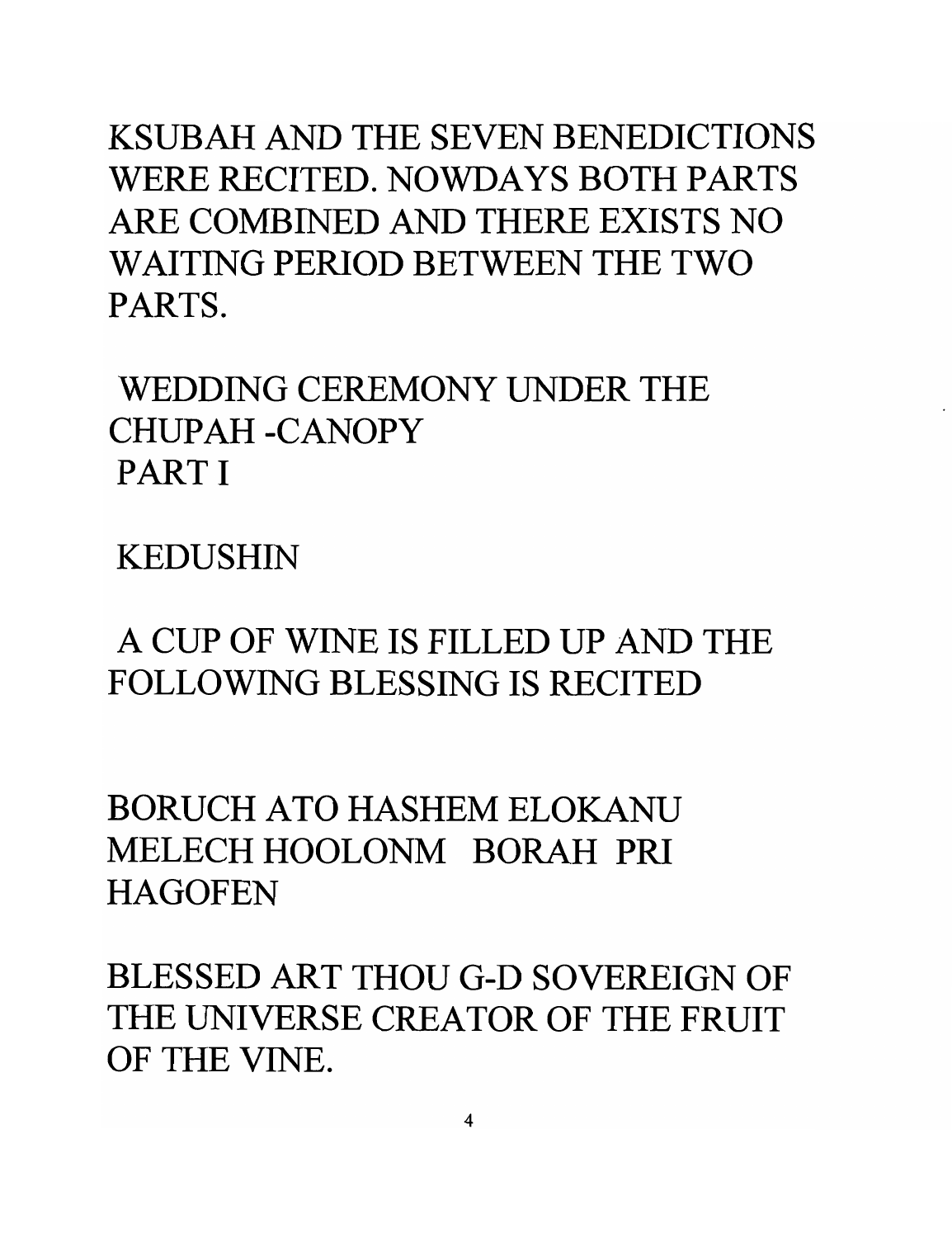2 BORUCH ATO HASHEM ELOKANU MELECH HOOLOM ASHER KIDSHONU BEMITZVOSOV VETZIVONU AL HOAROYOT VEOSAR LONU ES HOARAYOT VEHETIR LONU ES HANESUOT LONU AL YEDAI CHUPAH VEKEDUSHIN BORUCH ATO HASHEM MEKADESH YISROEL AL YEDAI CHUPO VEKEDUSHIN.

2. BLESSED ART THOU G-D SOVEREIGN OF THE UNIVERSE WHO SANCTIFIED US WITH HIS COMMANDMENTS AND COMMANDED US FROM ILLICIT RELATIONSHIPS. G-D PROHIBITED US FROM RELATIONSHIPS HARUSOS- WITH OUR BRIDES EVEN WHEN THE GROOM RECITED THE MARRIAGE FORMULAH-HAREI AT MEKUDESHET LI - YOU ARE SANCTIFIED TO ME- UNTIL THE ACTUAL CHUPAH AND THE RECITATION OF THE SEVEN BENEDICTIONS BOTH ARE NOT PERMITTED TO HAVE RELATIONS WITH EACH OTHER.

GOD PERMITTED THE COUPLE TO HAVE RELATIONS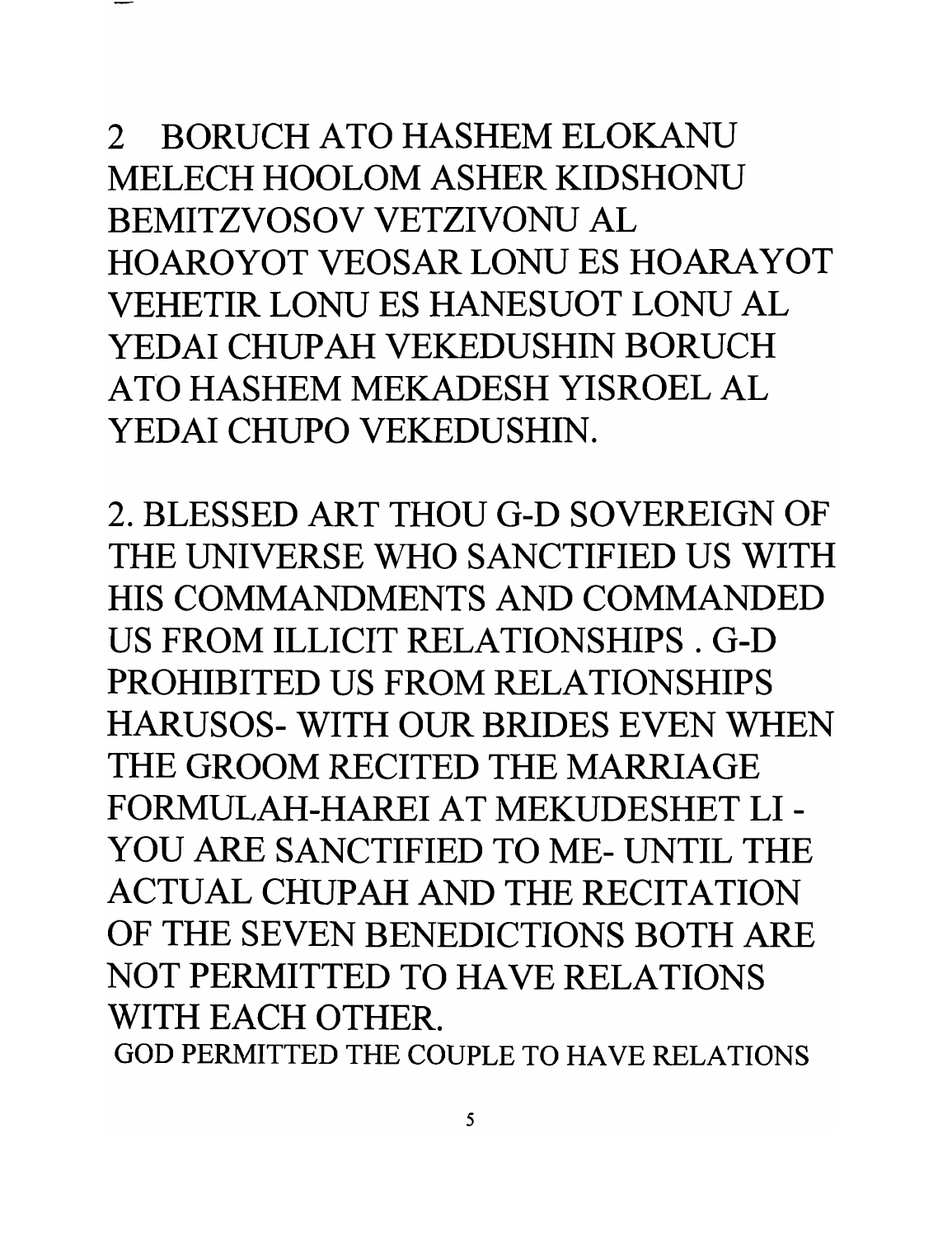AFTER THE CEREMONY UNDER THE CHUPAH GOD PERMITTED US TO HAVE RELATIONS AFTER THE GROOM HAS GIVEN THE BRIDE A RING CALLED KEDUSHIN GIVEN THE BRIDE THE KETUBAH AND THE COUPLE HAS HEARD THE SEVEN BLESSINGS UNDER THE CHUPAH.

3. BOTH BRIDE AND GROOM TASTE THE WINE

4. THE GROOM GIVES THE BRIDE THE MARRIAGE RING WITNESSED BY TWO HALAHACILL Y COMPETENT MEN.

5. THE GROOM RECITES HAREI AT MEKUDESHET LI BETABAS ZU KEDAAS MOSHE VEYSROEL.

YOR ARE SANCTIFIED TO ME WITH THIS RING IN ACCORDANCE WITH THE LAWS AND CUSTOMS OF MOSHE AND ISRAEL.

II NESUIN

6.THE GROOM HANDS THE BRIDE THE KESUBAH .

7. THE KESUBAH IS READ.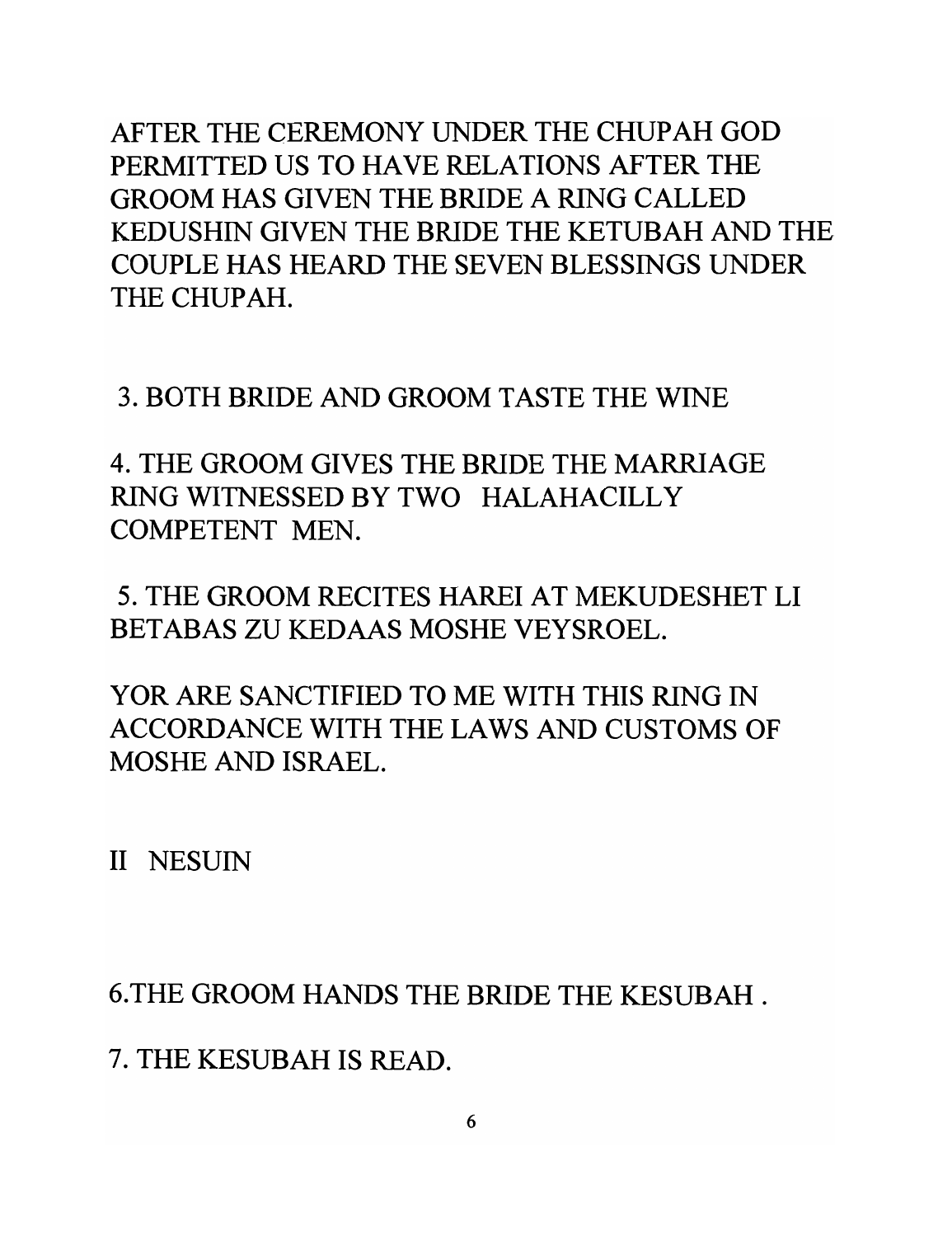#### 8. THE SAME CUP IS FILLED TO THE TOP.

9. AGAIN THE SAME BLESSING OVER WINE IS RECITED.

10.Boruch ato Hashem Elokanu Melech Hoolom shehakol boro lichvodo

Blessed art thou G-D Sovereign of the universe that every creature - all people animals fowls fish sea creatures all matter spiritual and mundane was and is continuously to eternity created by G-d.. The purpose of creation is that all that are created recognize and worship G-d All creation was and is eternally for the glory and honor of G-d.

11. Boruch ato Hashem Elokanu Melech Hoolom yotzar hoodom

Blessed art thou G-d Sovereign of the universe who creates man.

Even after Adam wsa formed by G-d G-d Providence has His hands on on the affairs of the universe and every human being.

12. Boruch ato hashem Elokanu melech hoolom ashe yotzar es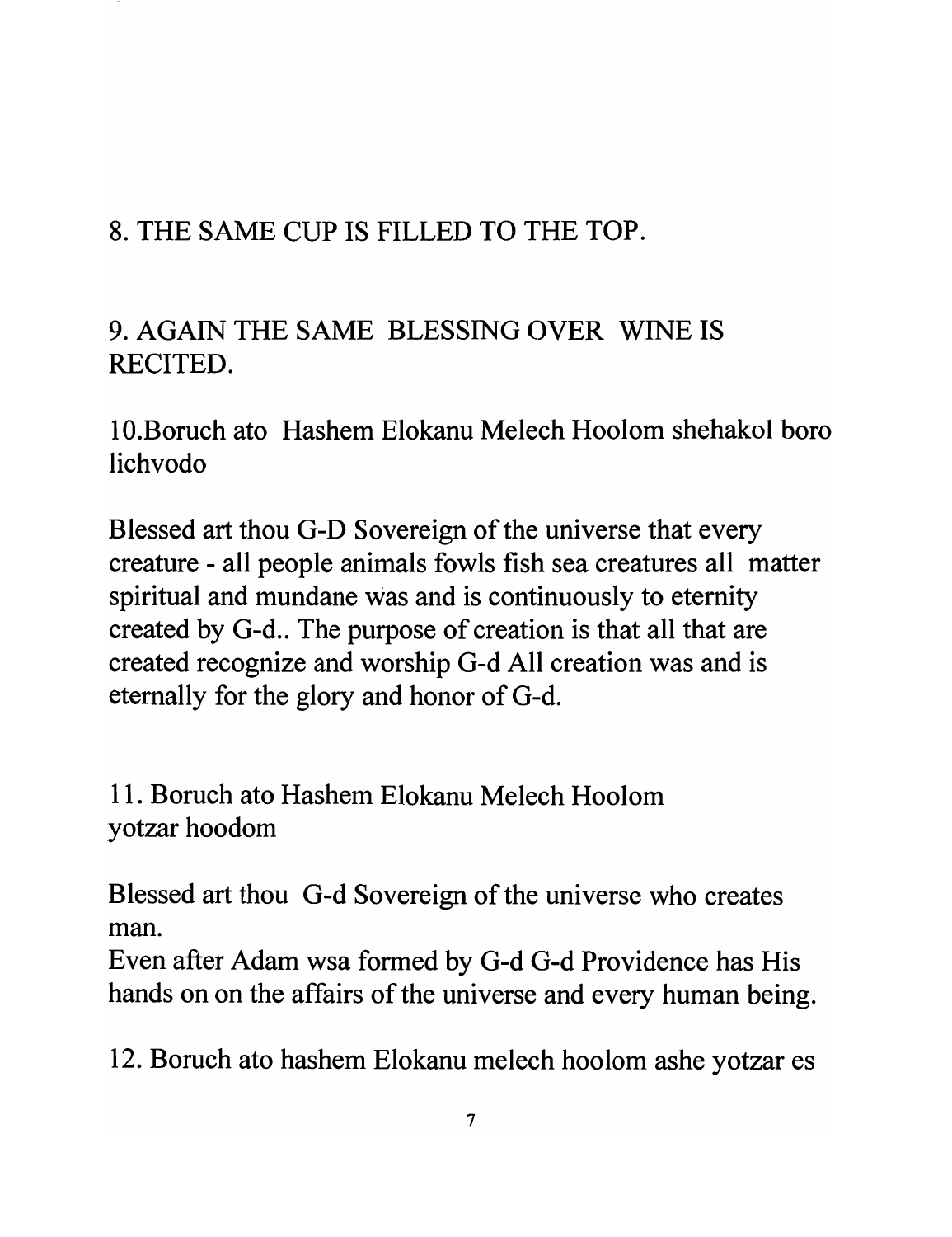hodom betzalmo betzelem demus tivnoso vehiskin 10 mimenu binyon aei ad boruch ato Hashem yotzar hoodom.

Blessed art Thou Sovereign of the universe who created Adam man in His image in His likeness and prepared for man his other half his life partner to eternity. Blessed art Thou G-d who creates man

13. Sos tosis vetogail hoakoro bekibutz boneyoh letochuo. Boruch ato hashem mesamach Tzxion beboneooh.

G-D addresses the Jewish people.- Be happy with never ending happiness. I G-d will return the Jewish exiles from all four comers of the globe. I will redeem the Jewish people and emancipate them from the terror and cruelty and death suffered at the hands of the Europeans and Muslims . I will return the dignity and happiness to the Jewish People who have experienced 2000 years of exile . I G-d will perform a miracle with the resurrection of the Jewish State of Israel that is composed both with all of historical and new ERETZ YISROEL -IRAEL ZION YERUSHELA YIM AND-YEHUDO SHOMRON GOLAN AND GAZA . LET ALL THE ARABS WHO CAME FROM THE 21 ARAB COUNTRIES WHEN JEWS STARTED TO SETTLE ISRAEL BEGINNING IN 1880 - RETURN TO THEIR COUNTRIES THE ONLY PEOPLE WITH A WHO HAVE A CONNECTION FOR THE LAST 4000 YEARS WITH ERETZ YISROEL ARE THE JEWS.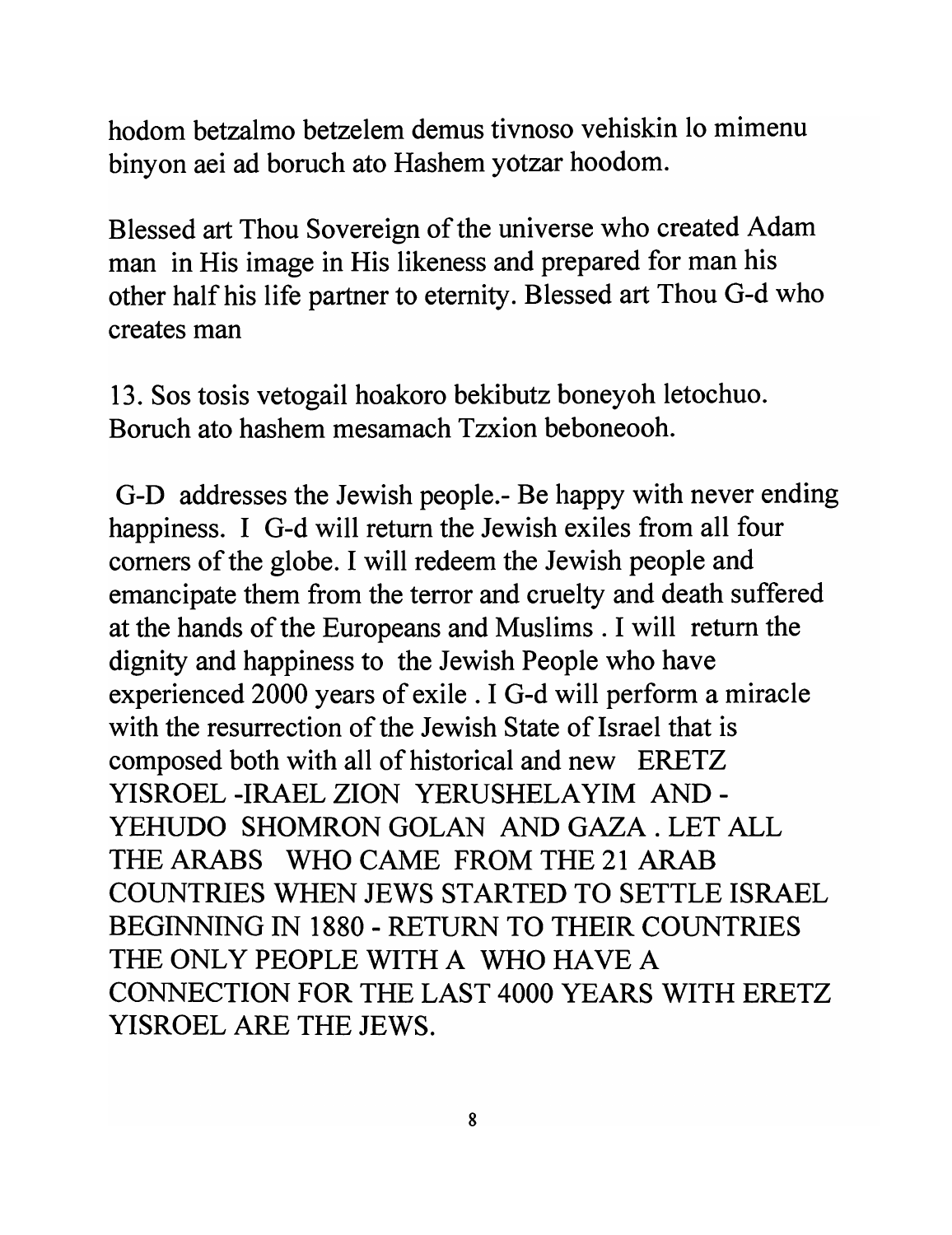THE SAME ANTI SEMITES WHO MURDERED OR WERE ACCOMPLICES IN THE MURDER OF SIX MILLION JEWS AND ONE HALF MILLION JEWISH CHILDREN INVENTED THE TERM PALESTINIANS AND APPLIED IT TO THE NON EXISTING ARABS. THESE EUROPEANS AND ARABS KEPT THIS FABRICATION ALIVE AND NURTURED THIS CHICANERY AND CANCER IN REFUGEE CAMPS SINCE 1948 IN ORDER TO DISPLACE THE JEWS.

I G-D WILL SET THE EUROPEANS AGAINST THE MUSLIMS AND THE MUSLIMS AGAINST EACH OTHER. THEY WILL KILL EACH OTHER AND THE JEWS WILL BE SAVED. AS OF FEBRUARY 2012 THIS IS WHAT IS OCCURRING WITH THE ARAB SPRING. SEE EZEKIEL 38:21 -38; CHAGAI2:22 EZEKIEL 36:24-38; 37:1-28 ; 38: 1-23 . JEREMIAH 31:30-39 ;32:37-44; 33:10-22

14. We bless the newly married couple with eternal happiness as G-d blessed the first couple Adam and Eve.